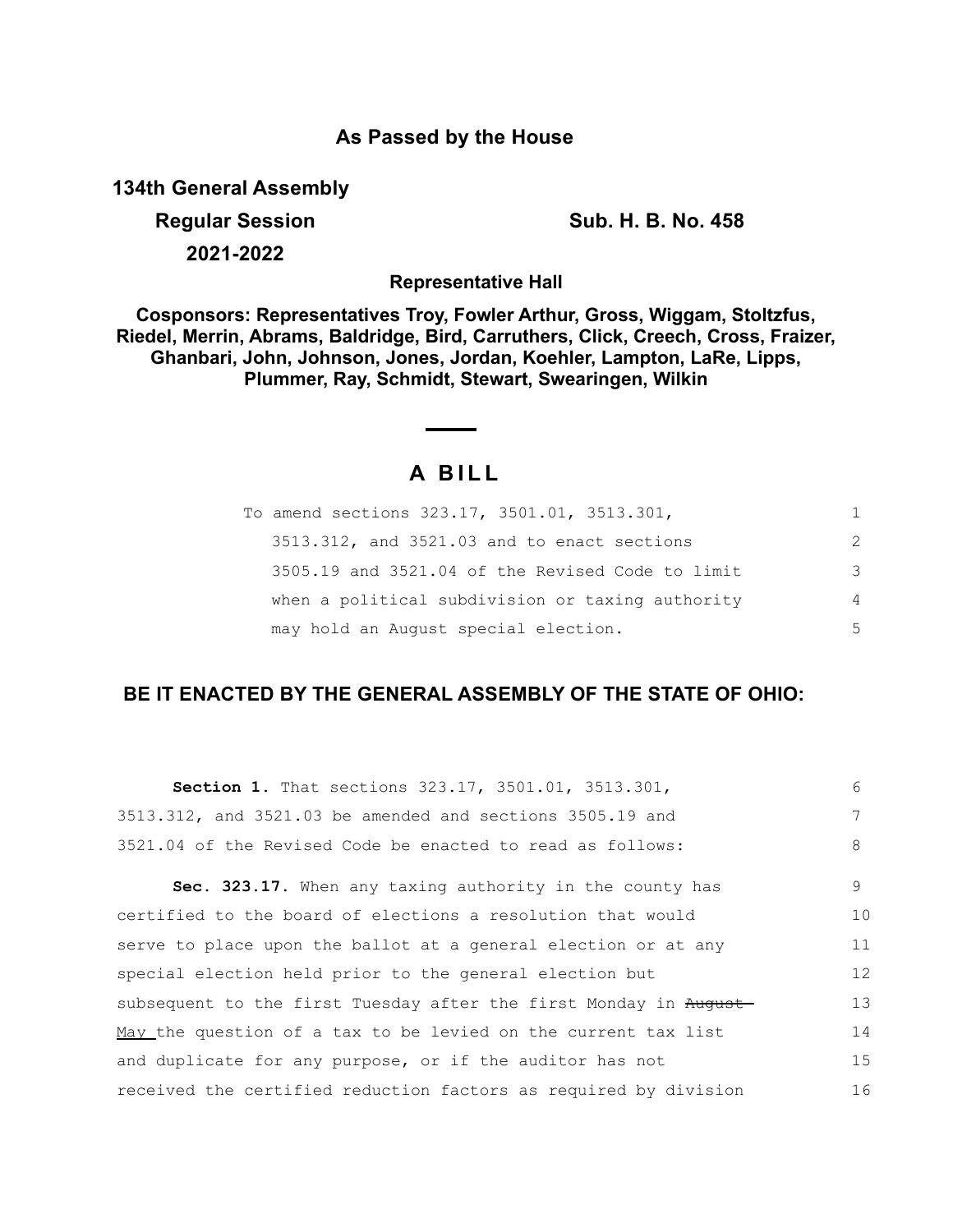#### **Sub. H. B. No. 458 Page 2 As Passed by the House**

(D)(2) of section 319.301 of the Revised Code, the time for delivery of the tax duplicate of the county treasurer by the county auditor as provided in section 319.28 of the Revised Code shall be extended to the first Monday in December. When delivery of the tax duplicate has been so delayed, the times for payment of taxes as fixed by section 323.12 of the Revised Code may be extended to the thirty-first day of January and the twentieth day of July. In case of emergency the tax commissioner may, by journal entry, extend the times for delivery of the duplicate in any county for an additional fifteen days upon receipt of a written application from the county auditor, in the case of a delay in the delivery of the tax duplicate, or from the treasurer regarding an extension of the time for the billing and collection of taxes. 17 18 19 20 21 22 23 24 25 26 27 28 29 30

When a delay in the closing of a tax collection period becomes unavoidable, the tax commissioner, upon application of the county auditor and county treasurer, may extend the time for payment of taxes if-he the commissioner determines that penalties have accrued or would otherwise accrue for reasons beyond the control of the taxpayers of the county. The order so issued by the commissioner shall prescribe the final extended date for the payment of taxes for that collection period. 31 32 33 34 35 36 37 38

"Emergency," as used in this section, includes death or serious illness, any organized work stoppage, mechanical failure of office equipment or machinery, or a delay in complying with section 5715.24 or 5715.26 of the Revised Code which will cause an unavoidable delay in the delivery of duplicates or in the billing or collection of taxes. Such application shall contain a statement describing the emergency that will cause the unavoidable delay. Any application from the county auditor for an extension of time for delivery of the duplicate due to an 39 40 41 42 43 44 45 46 47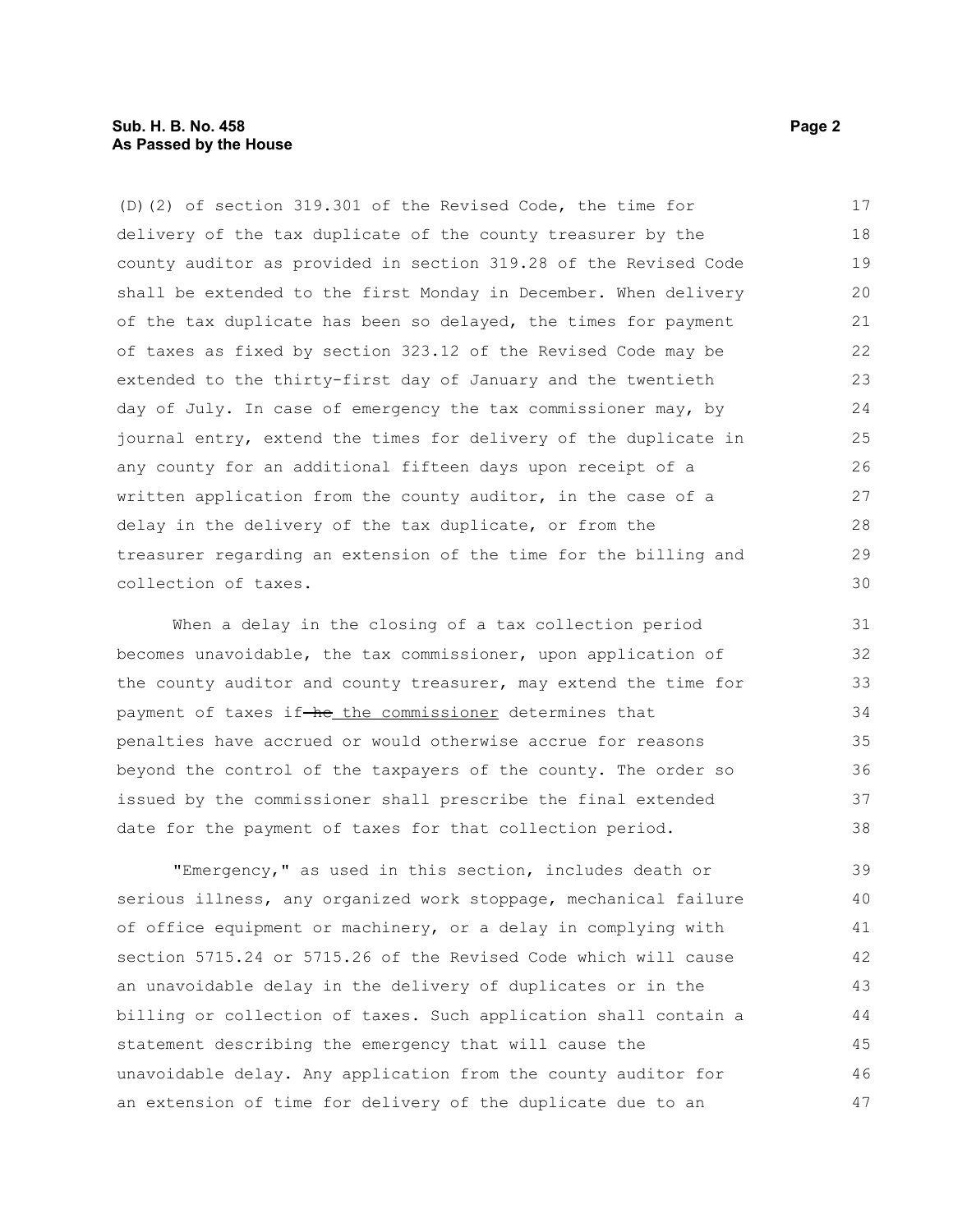#### **Sub. H. B. No. 458 Page 3 As Passed by the House**

emergency must be received by the tax commissioner on or before the last day of the month preceding the date required for such delivery. When an extension of time for delivery of the duplicate is so granted, the time for payment of taxes shall be extended for a like period of time. 48 49 50 51 52

Whenever taxable real property has been destroyed or damaged by fire, flood, tornado, or otherwise, in an amount not less than twenty-five per cent of the value as listed and assessed for taxation but in no event less than two thousand dollars of taxable value, the county board of revision, by resolution, may extend the time for payment of taxes on such property not more than one year after the time fixed by section 323.12 of the Revised Code. The board shall file a copy of such resolution with the county auditor and county treasurer, stating the name of the owner and description as it appears on the tax list, the taxing district, the type and kind of property destroyed or damaged, and the board's estimate of the amount of such destruction or damage. 53 54 55 56 57 58 59 60 61 62 63 64 65

**Sec. 3501.01.** As used in the sections of the Revised Code relating to elections and political communications: 66 67

(A) "General election" means the election held on the first Tuesday after the first Monday in each November. 68 69

(B) "Regular municipal election" means the election held on the first Tuesday after the first Monday in November in each odd-numbered year. 70 71 72

(C) "Regular state election" means the election held on the first Tuesday after the first Monday in November in each even-numbered year. 73 74 75

(D) "Special election" means any election other than those 76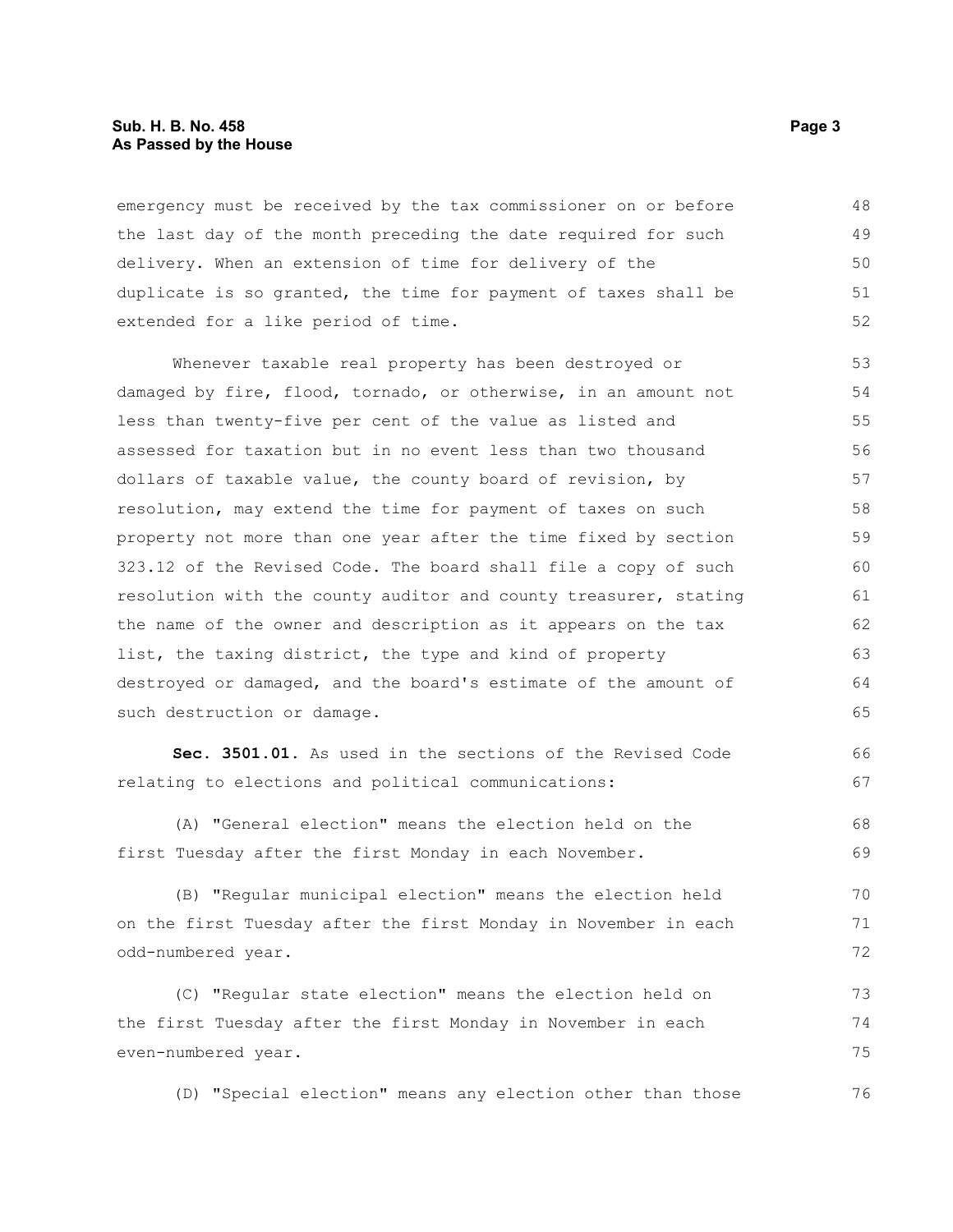#### **Sub. H. B. No. 458 Page 4 As Passed by the House**

elections defined in other divisions of this section. A special election may be held only on the first Tuesday after the first Monday in May, August, or November, on the first Tuesday after the first Monday in August in accordance with section 3505.19 or 3521.04 of the Revised Code, or on the day authorized by a particular municipal or county charter for the holding of a primary election, except that in any year in which a presidential primary election is held, no special election shall be held in May, except as authorized by a municipal or county charter, but may be held on the third Tuesday after the first Monday in March. 77 78 79 80 81 82 83 84 85 86 87

(E)(1) "Primary" or "primary election" means an election held for the purpose of nominating persons as candidates of political parties for election to offices, and for the purpose of electing persons as members of the controlling committees of political parties and as delegates and alternates to the conventions of political parties. Primary elections shall be held on the first Tuesday after the first Monday in May of each year except in years in which a presidential primary election is held.

(2) "Presidential primary election" means a primary election as defined by division (E)(1) of this section at which an election is held for the purpose of choosing delegates and alternates to the national conventions of the major political parties pursuant to section 3513.12 of the Revised Code. Unless otherwise specified, presidential primary elections are included in references to primary elections. In years in which a presidential primary election is held, all primary elections shall be held on the third Tuesday after the first Monday in March except as otherwise authorized by a municipal or county charter. 97 98 99 100 101 102 103 104 105 106 107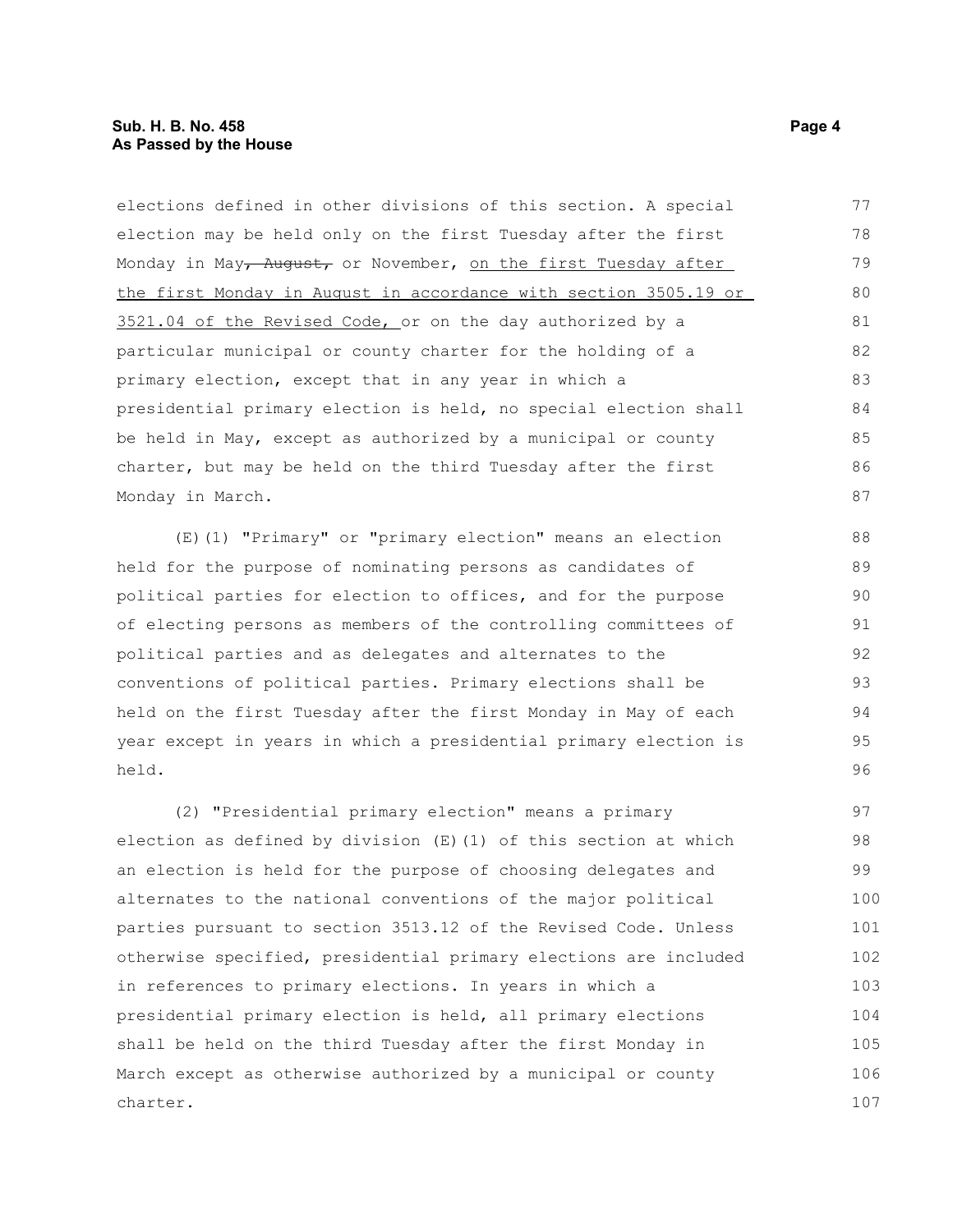#### **Sub. H. B. No. 458 Page 5 As Passed by the House**

(F) "Political party" means any group of voters meeting the requirements set forth in section 3517.01 of the Revised Code for the formation and existence of a political party. (1) "Major political party" means any political party organized under the laws of this state whose candidate for governor or nominees for presidential electors received not less than twenty per cent of the total vote cast for such office at the most recent regular state election. (2) "Minor political party" means any political party organized under the laws of this state that meets either of the following requirements: (a) Except as otherwise provided in this division, the political party's candidate for governor or nominees for presidential electors received less than twenty per cent but not less than three per cent of the total vote cast for such office at the most recent regular state election. A political party 108 109 110 111 112 113 114 115 116 117 118 119 120 121 122 123

that meets the requirements of this division remains a political party for a period of four years after meeting those requirements. 124 125 126

(b) The political party has filed with the secretary of state, subsequent to its failure to meet the requirements of division  $(F)$  (2)(a) of this section, a petition that meets the requirements of section 3517.01 of the Revised Code. 127 128 129 130

A newly formed political party shall be known as a minor political party until the time of the first election for governor or president which occurs not less than twelve months subsequent to the formation of such party, after which election the status of such party shall be determined by the vote for the office of governor or president. 131 132 133 134 135 136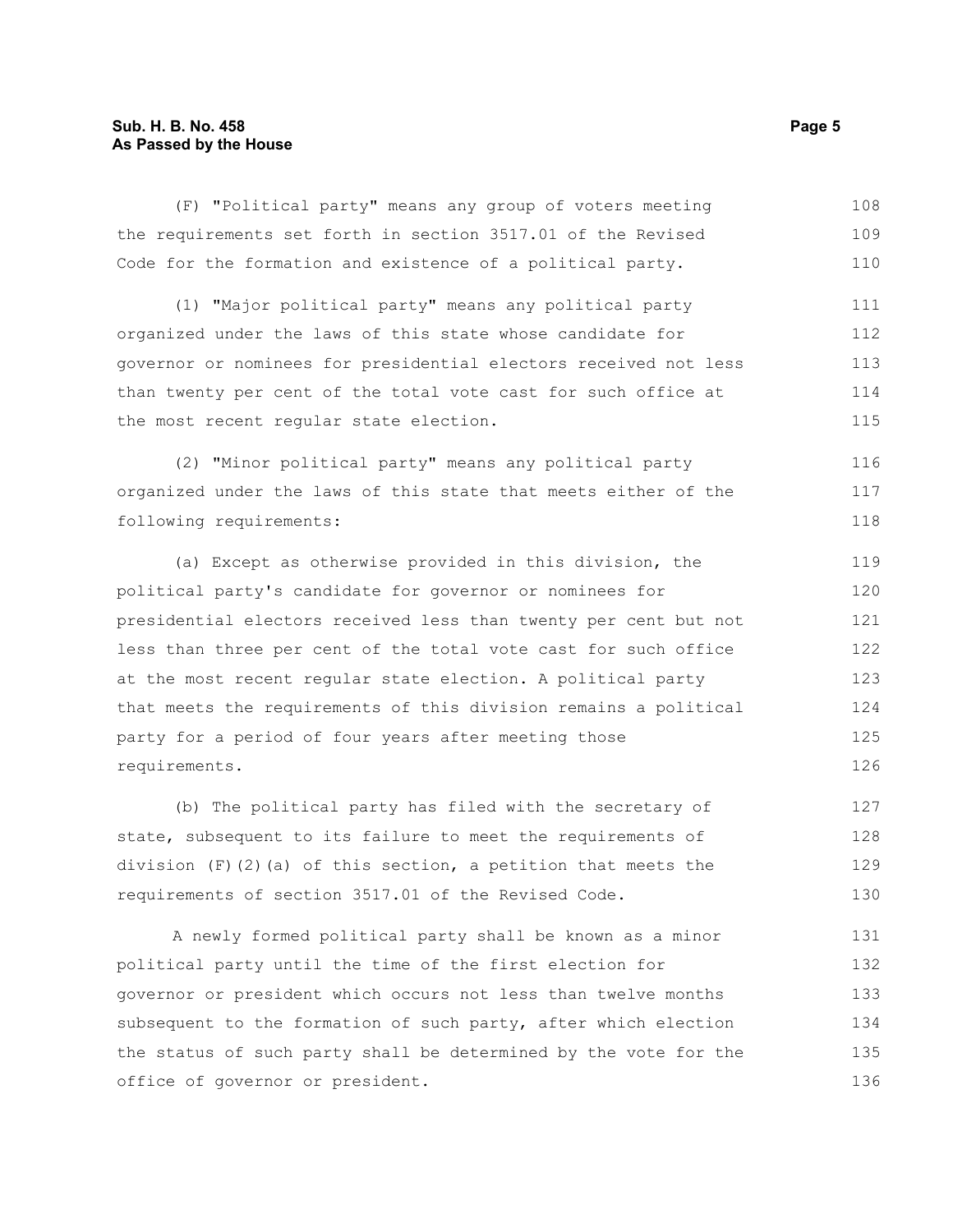#### **Sub. H. B. No. 458 Page 6 As Passed by the House**

(G) "Dominant party in a precinct" or "dominant political party in a precinct" means that political party whose candidate for election to the office of governor at the most recent regular state election at which a governor was elected received more votes than any other person received for election to that office in such precinct at such election. 137 138 139 140 141 142

(H) "Candidate" means any qualified person certified in accordance with the provisions of the Revised Code for placement on the official ballot of a primary, general, or special election to be held in this state, or any qualified person who claims to be a write-in candidate, or who knowingly assents to being represented as a write-in candidate by another at either a primary, general, or special election to be held in this state. 143 144 145 146 147 148 149

(I) "Independent candidate" means any candidate who claims not to be affiliated with a political party, and whose name has been certified on the office-type ballot at a general or special election through the filing of a statement of candidacy and nominating petition, as prescribed in section 3513.257 of the Revised Code.

(J) "Nonpartisan candidate" means any candidate whose name is required, pursuant to section 3505.04 of the Revised Code, to be listed on the nonpartisan ballot, including all candidates for judge of a municipal court, county court, or court of common pleas, for member of any board of education, for municipal or township offices in which primary elections are not held for nominating candidates by political parties, and for offices of municipal corporations having charters that provide for separate ballots for elections for these offices. 156 157 158 159 160 161 162 163 164

(K) "Party candidate" means any candidate who claims to be a member of a political party and who has been certified to 165 166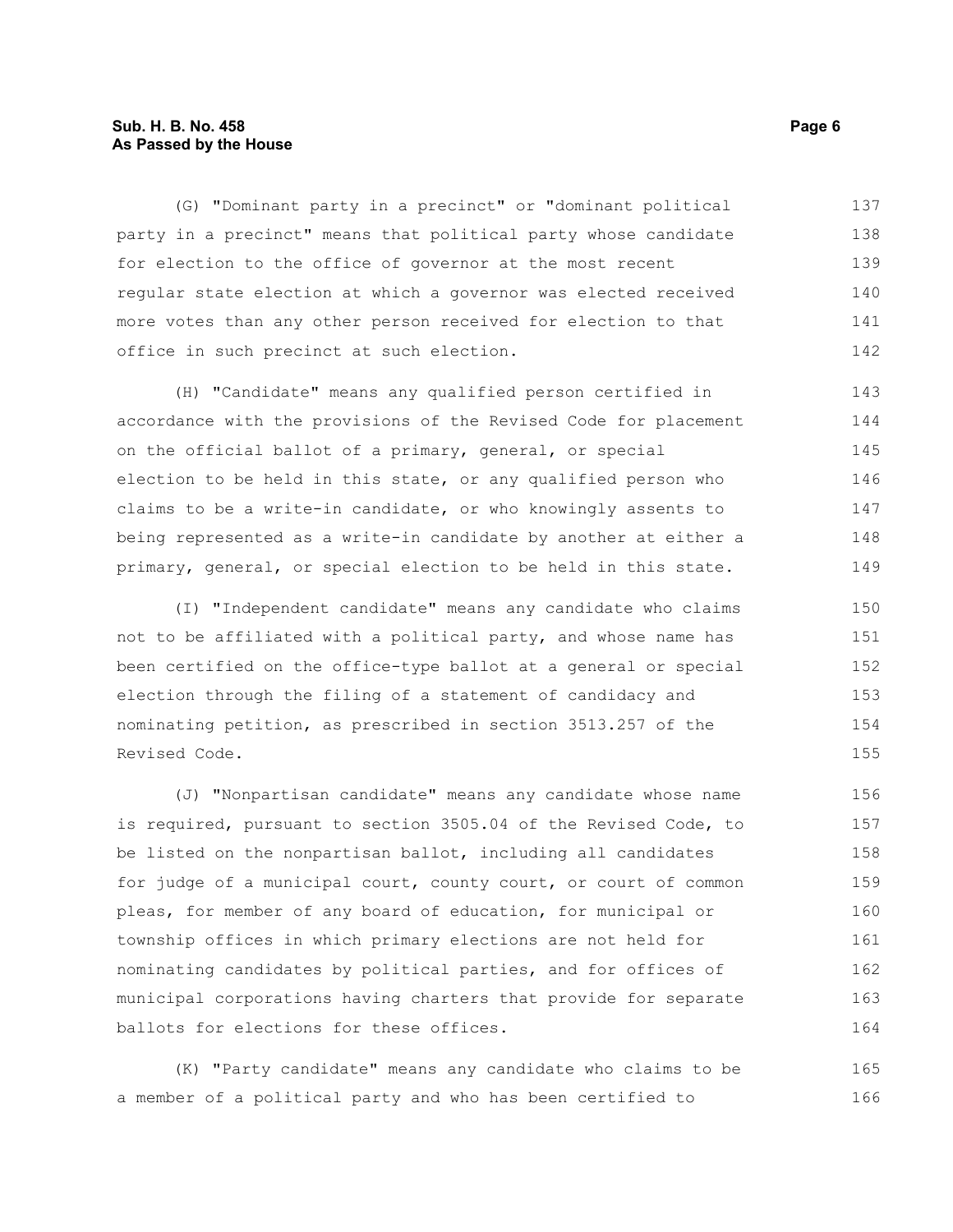#### **Sub. H. B. No. 458 Page 7 As Passed by the House**

appear on the office-type ballot at a general or special election as the nominee of a political party because the candidate has won the primary election of the candidate's party for the public office the candidate seeks, has been nominated under section 3517.012, or is selected by party committee in accordance with section 3513.31 of the Revised Code. 167 168 169 170 171 172

(L) "Officer of a political party" includes, but is not limited to, any member, elected or appointed, of a controlling committee, whether representing the territory of the state, a district therein, a county, township, a city, a ward, a precinct, or other territory, of a major or minor political party. 173 174 175 176 177 178

(M) "Question or issue" means any question or issue certified in accordance with the Revised Code for placement on an official ballot at a general or special election to be held in this state. 179 180 181 182

(N) "Elector" or "qualified elector" means a person having the qualifications provided by law to be entitled to vote. 183 184

(O) "Voter" means an elector who votes at an election. 185

(P) "Voting residence" means that place of residence of an elector which shall determine the precinct in which the elector may vote. 186 187 188

(Q) "Precinct" means a district within a county established by the board of elections of such county within which all qualified electors having a voting residence therein may vote at the same polling place. 189 190 191 192

(R) "Polling place" means that place provided for each precinct at which the electors having a voting residence in such precinct may vote. 193 194 195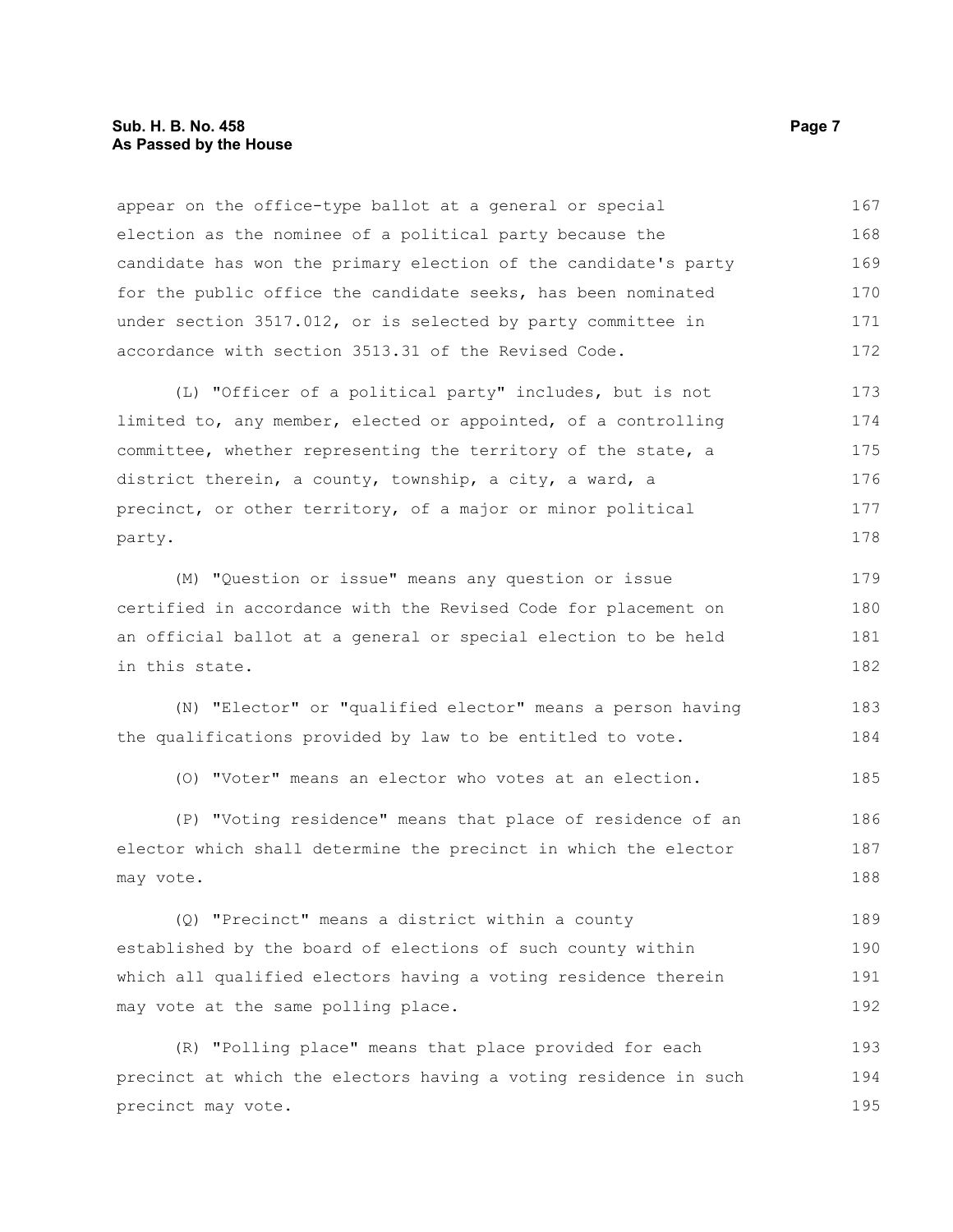| (S) "Board" or "board of elections" means the board of           | 196 |
|------------------------------------------------------------------|-----|
| elections appointed in a county pursuant to section 3501.06 of   | 197 |
| the Revised Code.                                                | 198 |
| (T) "Political subdivision" means a county, township,            | 199 |
| city, village, or school district.                               | 200 |
| (U) "Election officer" or "election official" means any of       | 201 |
| the following:                                                   | 202 |
| (1) Secretary of state;                                          | 203 |
| (2) Employees of the secretary of state serving the              | 204 |
| division of elections in the capacity of attorney,               | 205 |
| administrative officer, administrative assistant, elections      | 206 |
| administrator, office manager, or clerical supervisor;           | 207 |
| (3) Director of a board of elections;                            | 208 |
| (4) Deputy director of a board of elections;                     | 209 |
| (5) Member of a board of elections;                              | 210 |
| (6) Employees of a board of elections;                           | 211 |
| (7) Precinct election officials;                                 | 212 |
| (8) Employees appointed by the boards of elections on a          | 213 |
| temporary or part-time basis.                                    | 214 |
| (V) "Acknowledgment notice" means a notice sent by a board       | 215 |
| of elections, on a form prescribed by the secretary of state,    | 216 |
| informing a voter registration applicant or an applicant who     | 217 |
| wishes to change the applicant's residence or name of the status | 218 |
| of the application; the information necessary to complete or     | 219 |
| update the application, if any; and if the application is        | 220 |
| complete, the precinct in which the applicant is to vote.        | 221 |
|                                                                  |     |

(W) "Confirmation notice" means a notice sent by a board 222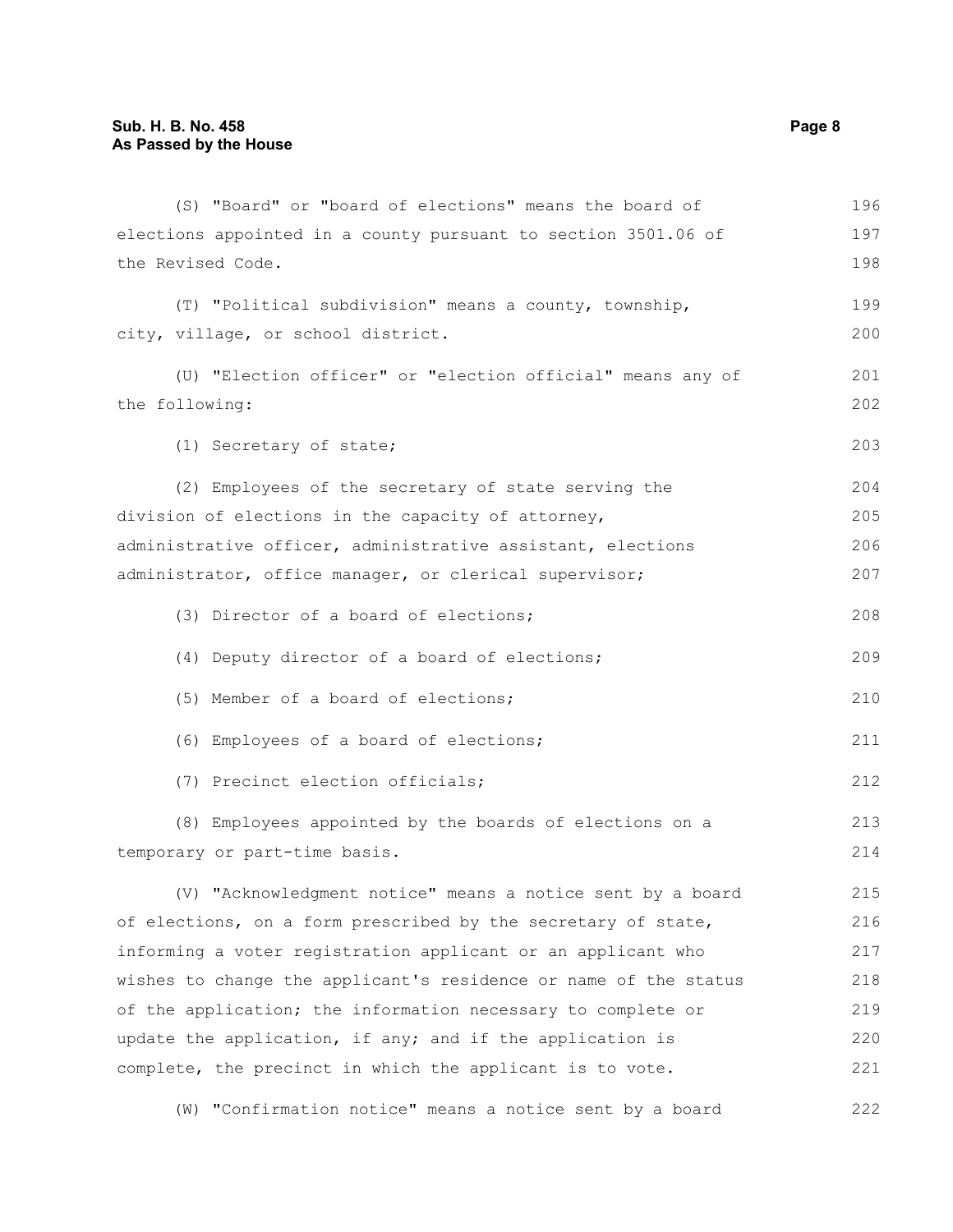of elections, on a form prescribed by the secretary of state, to a registered elector to confirm the registered elector's current address. 223 224 225

(X) "Designated agency" means an office or agency in the state that provides public assistance or that provides statefunded programs primarily engaged in providing services to persons with disabilities and that is required by the National Voter Registration Act of 1993 to implement a program designed and administered by the secretary of state for registering voters, or any other public or government office or agency that implements a program designed and administered by the secretary of state for registering voters, including the department of job and family services, the program administered under section 3701.132 of the Revised Code by the department of health, the department of mental health and addiction services, the department of developmental disabilities, the opportunities for Ohioans with disabilities agency, and any other agency the secretary of state designates. "Designated agency" does not include public high schools and vocational schools, public libraries, or the office of a county treasurer. 226 227 228 229 230 231 232 233 234 235 236 237 238 239 240 241 242

(Y) "National Voter Registration Act of 1993" means the "National Voter Registration Act of 1993," 107 Stat. 77, 42 U.S.C.A. 1973gg. 243 244 245

(Z) "Voting Rights Act of 1965" means the "Voting Rights Act of 1965," 79 Stat. 437, 42 U.S.C.A. 1973, as amended. 246 247

(AA) "Photo identification" means a document that meets each of the following requirements:

(1) It shows the name of the individual to whom it was issued, which shall conform to the name in the poll list or 250 251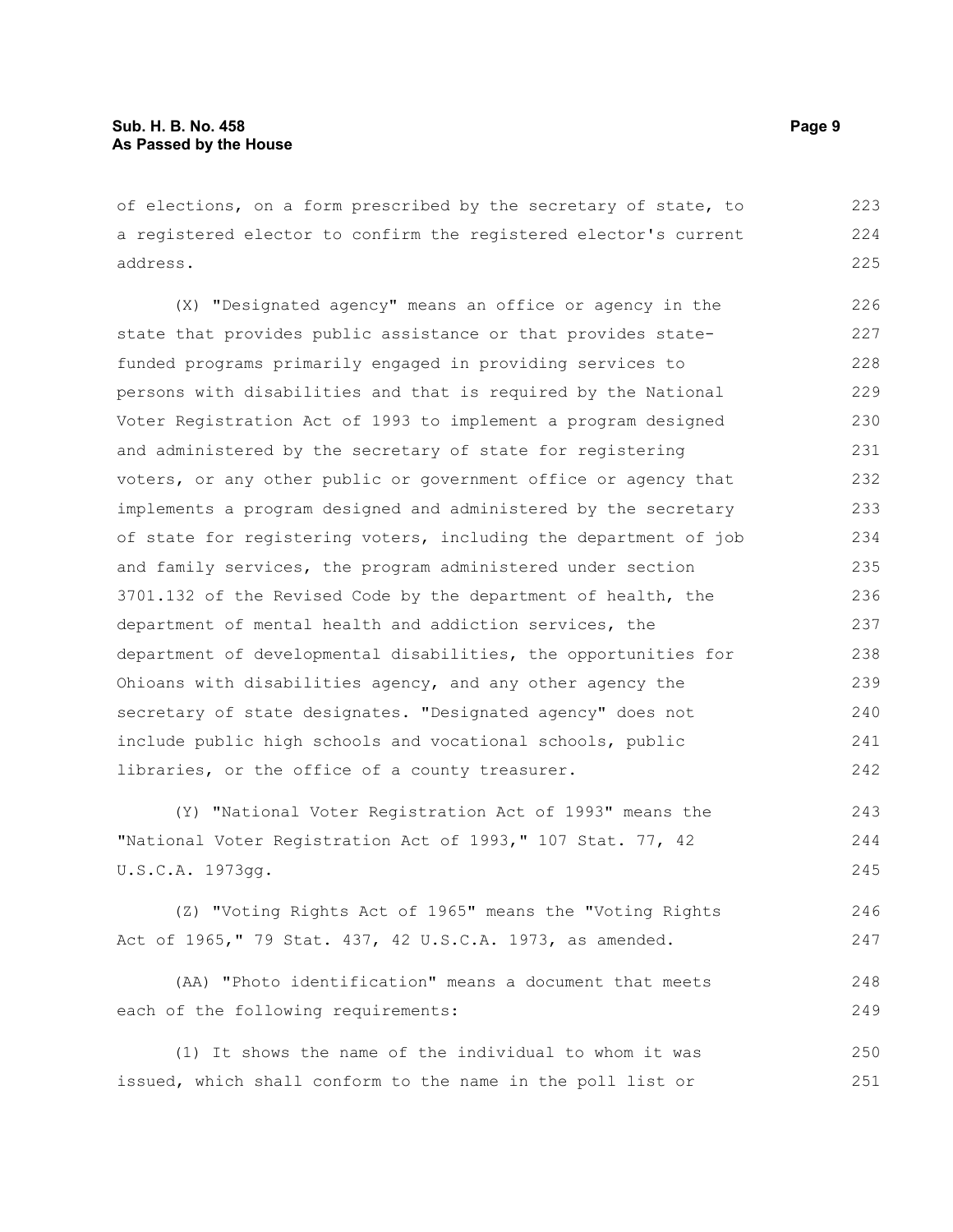signature pollbook.

(2) It shows the current address of the individual to whom it was issued, which shall conform to the address in the poll list or signature pollbook, except for a driver's license or a state identification card issued under section 4507.50 of the Revised Code, which may show either the current or former address of the individual to whom it was issued, regardless of whether that address conforms to the address in the poll list or signature pollbook. 253 254 255 256 257 258 259 260

(3) It shows a photograph of the individual to whom it was issued. 261 262

(4) It includes an expiration date that has not passed.

(5) It was issued by the government of the United States or this state. 264 265

 **Sec. 3505.19.** (A) A political subdivision or taxing authority shall only hold a special election on the first Tuesday after the first Monday in August for an office, guestion, or issue if either of the following are met: 266 267 268 269

(1) The political subdivision is under a fiscal emergency under section 118.03 of the Revised Code or the taxing authority that is a school district is under a fiscal emergency under division (B) of section 3316.03 of the Revised Code at the time the board of elections certifies the office, question, or issue for placement on the ballot for that special election. 270 271 272 273 274 275

(2) The political subdivision or taxing authority is permitted to hold a special election in accordance with section 3521.04 of the Revised Code. 276 277 278

(B) The deadlines applicable to a special election held by 279

252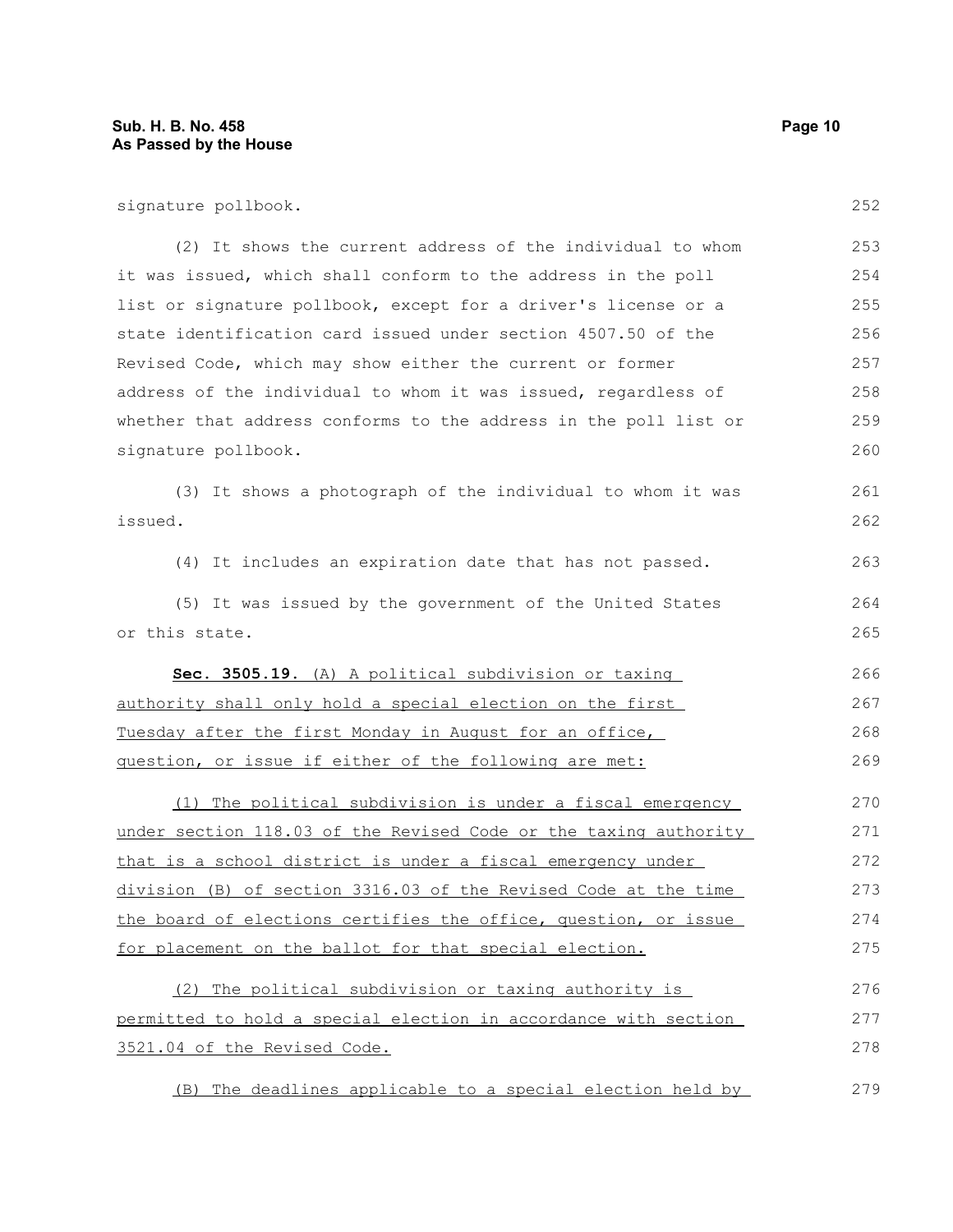| a political subdivision or taxing authority under division (A)    |     |
|-------------------------------------------------------------------|-----|
| of this section shall be the same as the deadlines specified to   | 281 |
| place the office, question, or issue on the ballot on the day of  | 282 |
| a primary or general election.                                    | 283 |
| (C) The entire cost of a special election held under              | 284 |
| $division$ (A) (1) of this section shall be charged to the        | 285 |
| political subdivision or taxing authority in accordance with      | 286 |
| division (D) of section 3501.17 of the Revised Code.              | 287 |
| Sec. 3513.301. (A) Notwithstanding section 3513.30 of the         | 288 |
| Revised Code and except as otherwise provided in division (B) (2) | 289 |
| of this section, if only one person has filed a valid             | 290 |
| declaration of candidacy for nomination as the candidate of a     | 291 |
| political party for the office of representative to congress and  | 292 |
| that person withdraws as a candidate or dies at any time before   | 293 |
| the primary election, a special election shall be held under      | 294 |
| division (B) (1) of this section as soon as reasonably            | 295 |
| practicable to nominate the following:                            | 296 |
| (1) That party's candidate for congress;                          | 297 |
| (2) The candidate for congress of any other major                 | 298 |
| political party under either of the following circumstances:      | 299 |
| (a) No person has filed a valid declaration of candidacy          | 300 |
| for nomination as that party's candidate at the primary           | 301 |
| election.                                                         | 302 |
| (b) Only one person has filed a valid declaration of              | 303 |
| candidacy for nomination as that party's candidate at the         | 304 |
| primary election, that person has withdrawn or died, and the      |     |
| vacancy so created has not been filled.                           | 306 |
| (B) (1) Except as otherwise provided in division (B) (2) of       | 307 |
| this section, the boards of elections of all the counties         | 308 |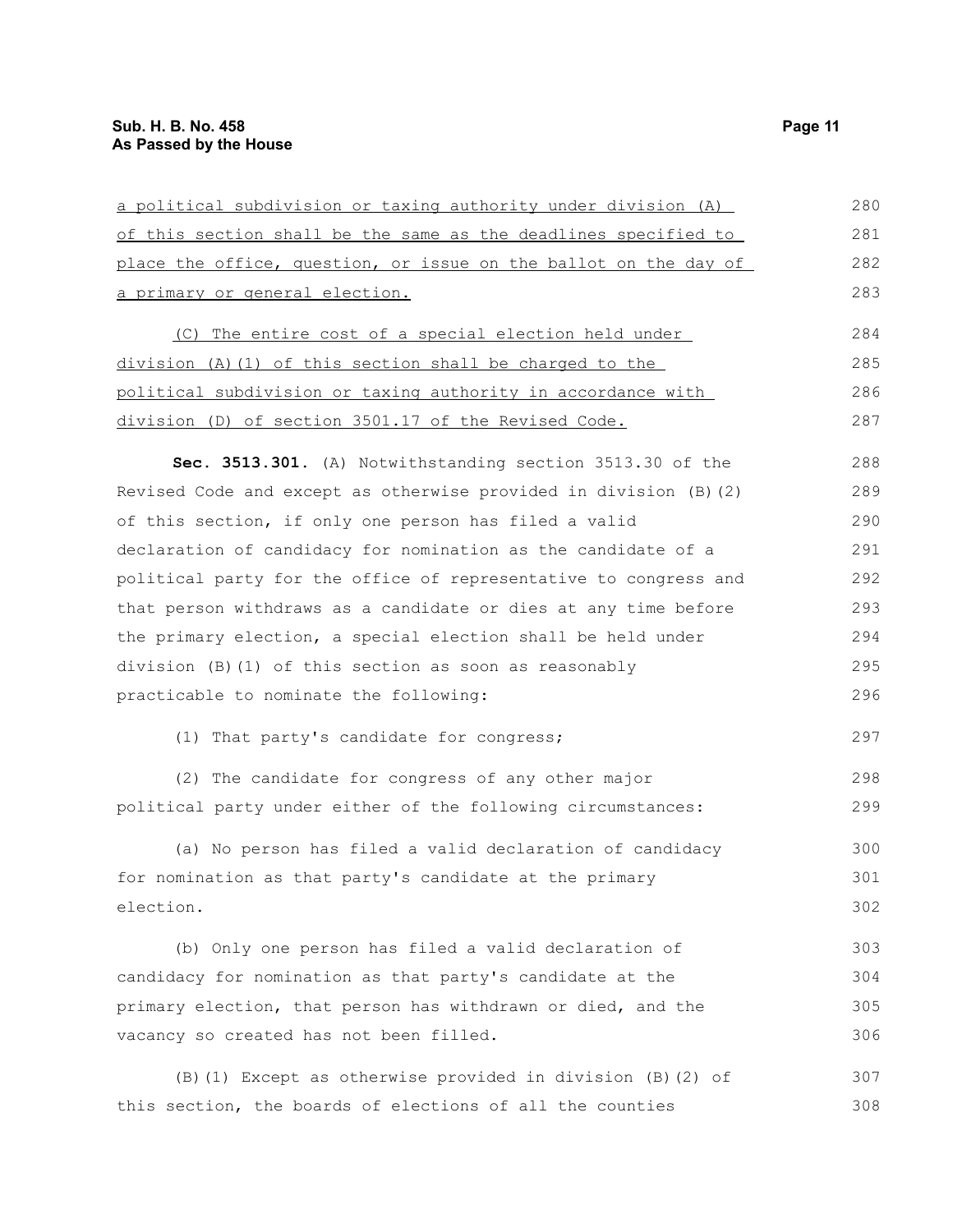#### **Sub. H. B. No. 458 Page 12 As Passed by the House**

contained in whole or in part within the congressional district for which a special election is being held under this section shall conduct the special election on a date designated by the secretary of state and give notice of the time and places of holding the election as provided in section 3501.03 of the Revised Code. The election shall be held and conducted and returns of it made as in the case of a primary election, except that the secretary of state shall designate the deadline to file a declaration of candidacy or a declaration of intent to be a write-in candidate for the election. 309 310 311 312 313 314 315 316 317 318

(2) If, for each nomination to be made at the special election to be held under division (B)(1) of this section, only one person has filed a valid declaration of candidacy or no person has filed a valid declaration of candidacy, then no special election shall be held. If no special election is held, then for each nomination for which only one person has filed a valid declaration of candidacy, the secretary of state, upon receiving certification of that fact from the board of elections of the most populous county of the congressional district, shall issue a certificate of nomination to the person and the person's name shall appear on the ballot as that party's candidate at the general election. 319 320 321 322 323 324 325 326 327 328 329 330

(C) The Except as otherwise provided in section 3521.04 of the Revised Code, the state shall pay all costs of any special election held under this section.

**Sec. 3513.312.** (A) Notwithstanding section 3513.31 of the Revised Code, if a person nominated in a primary election or nominated by petition under section 3517.012 of the Revised Code as a party candidate for the office of representative to congress for election at the next general election withdraws as 334 335 336 337 338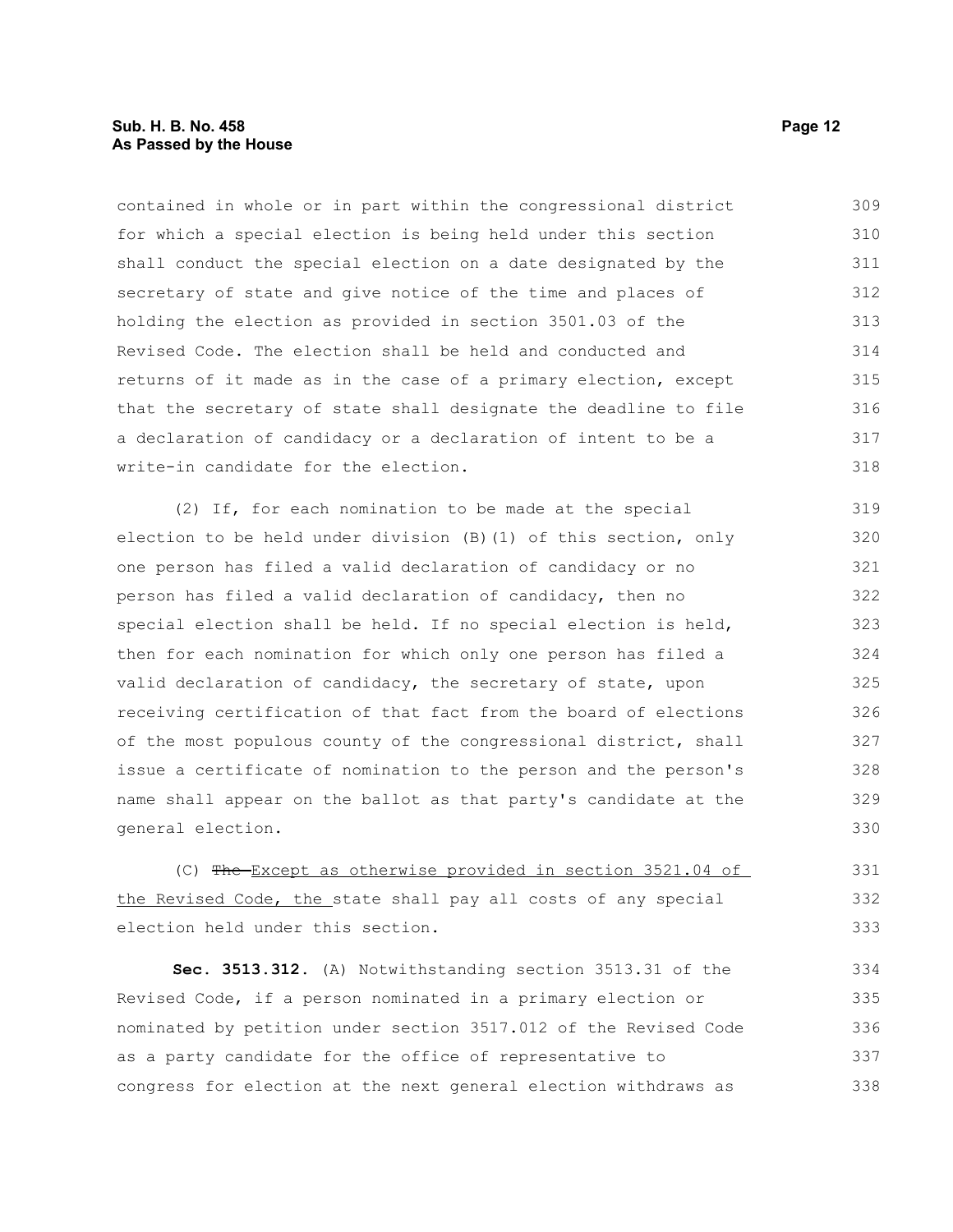#### **Sub. H. B. No. 458 Page 13 As Passed by the House**

such candidate prior to the ninetieth day before the day of such general election, or dies prior to the ninetieth day before the day of such general election, the vacancy in the party nomination so created shall be filled in accordance with division (B) of this section as soon as reasonably practicable. 339 340 341 342 343

(B)(1) Except as otherwise provided in division (B)(2) of this section, the boards of elections of all the counties contained in whole or in part within the congressional district in which a vacancy occurs as described in division (A) of this section shall conduct the special election on a date designated by the secretary of state and give notice of the time and places of holding such election as provided in section 3501.03 of the Revised Code. Such election shall be held and conducted and returns thereof made as in the case of a primary election, except that the secretary of state shall designate the deadline to file a declaration of candidacy or a declaration of intent to be a write-in candidate for the election. 344 345 346 347 348 349 350 351 352 353 354 355

(2) If only one person has filed a valid declaration of candidacy for the special election to be held under division (B) (1) of this section, or if no person has filed a valid declaration of candidacy, then no special election shall be held. If one person has filed a valid declaration of candidacy, the secretary of state, upon receiving certification of that fact from the board of elections of the most populous county of the congressional district, shall issue a certificate of nomination to the person and the person's name shall appear on the ballot as that party's candidate at the general election. 356 357 358 359 360 361 362 363 364 365

(C) The Except as otherwise provided in section 3521.04 of the Revised Code, the state shall pay all costs of any special election held pursuant to this section. 366 367 368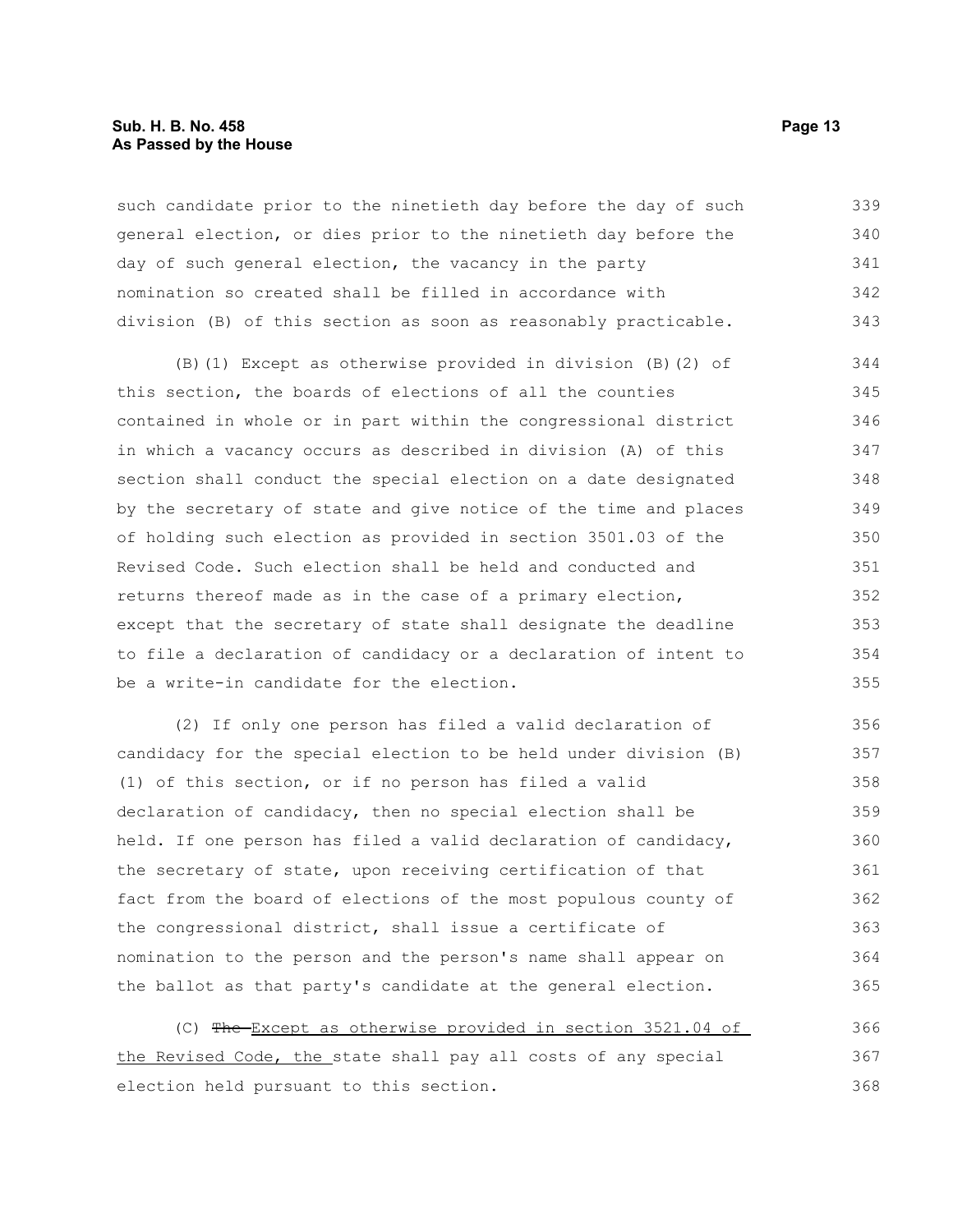### **Sub. H. B. No. 458 Page 14 As Passed by the House**

| Sec. 3521.03. When a vacancy in the office of                    | 369 |
|------------------------------------------------------------------|-----|
| representative to congress occurs, the governor, upon            | 370 |
| satisfactory information thereof, shall issue a writ of election | 371 |
| directing that a special election be held to fill such vacancy   | 372 |
| in the territory entitled to fill it on a day specified in the   | 373 |
| writ. Such writ shall be directed to the board of elections      | 374 |
| within such territory which shall give notice of the time and    | 375 |
| places of holding such election as provided in section 3501.03   | 376 |
| of the Revised Code. Such election shall be held and conducted   | 377 |
| and returns thereof made as in case of a regular state election. | 378 |
| The Except as otherwise provided in section 3521.04 of the       | 379 |
| Revised Code, the state shall pay all costs of any special       | 380 |
| election held under this section.                                | 381 |
| Sec. 3521.04. (A) If a special election is held under            | 382 |
| section 3513.301, 3513.312, or 3521.03 of the Revised Code on    | 383 |
|                                                                  | 384 |
| the first Tuesday after the first Monday in August, a political  | 385 |
| subdivision or taxing authority, the territory of which is       | 386 |
| located entirely within the applicable congressional district,   |     |
| may also hold a special election on that day for an office,      | 387 |
| question, or issue, so long as the applicable deadlines          | 388 |
| described in division (B) of this section are met. This section  | 389 |
| does not apply to an office, question, or issue that the Revised | 390 |
| Code does not allow to be placed on the ballot by a political    | 391 |
| subdivision or taxing authority at a special election held on    | 392 |
| the first Tuesday after the first Monday in August.              | 393 |
| (B) The deadlines applicable to a special election held by       | 394 |
| a political subdivision or taxing authority under division (A)   | 395 |
| of this section shall be the same as the deadlines specified to  | 396 |
| place the office, question, or issue on the ballot on the day of | 397 |
| a primary or general election.                                   | 398 |